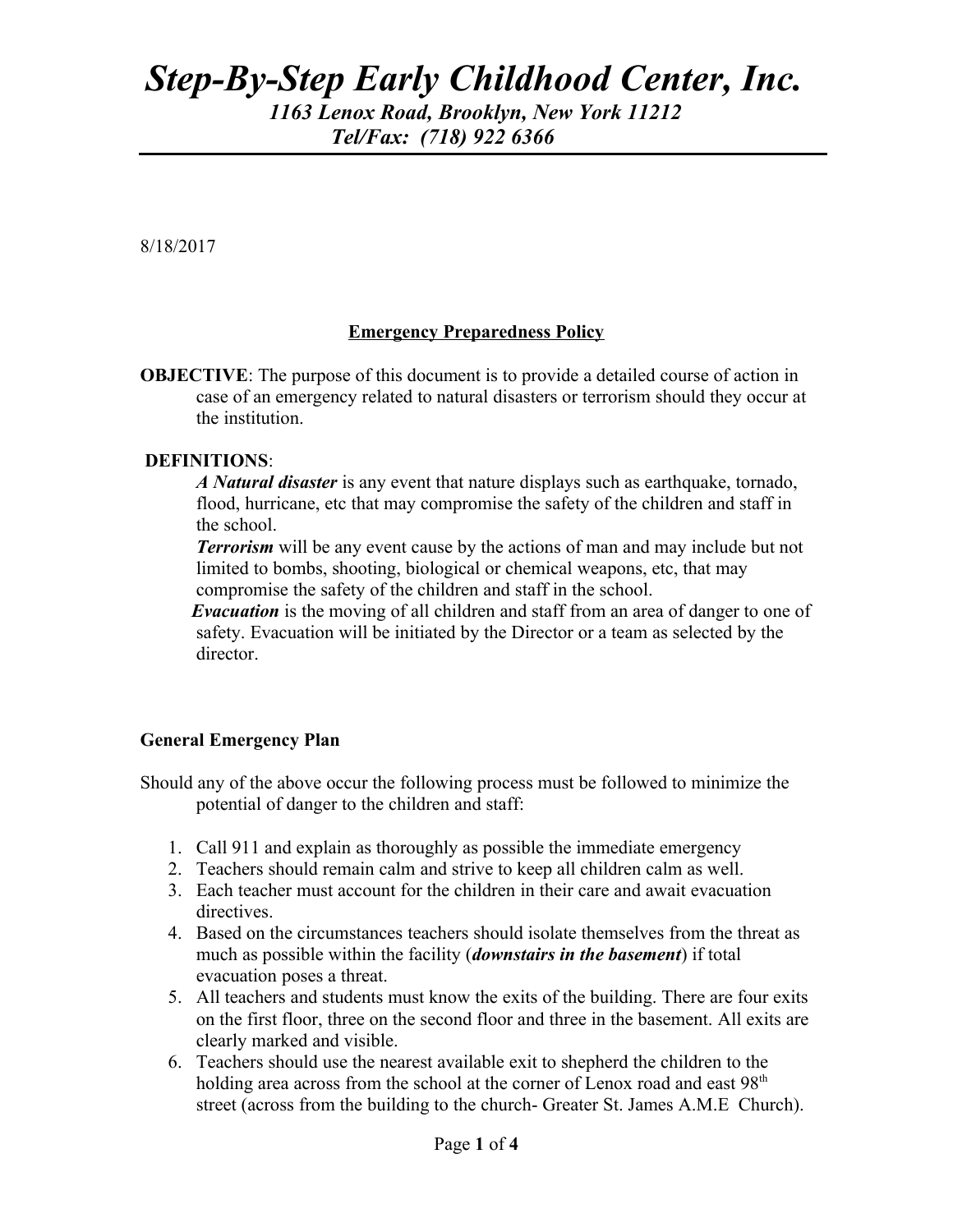## *Step-By-Step Early Childhood Center, Inc. 1163 Lenox Road, Brooklyn, New York 11212 Tel/Fax: (718) 922 6366*  ֺ֝֡

8/18/2017

7. An evacuation exercise must be done twice per year

### **IN CASE OF AN EXPLOSION**:

- 8. In case of an explosion teachers asked to be aware of falling debris and while leading the way out crawl beneath the smoke to the nearest exit. If trapped, assist students in covering their mouths with their skirt or shirt after securing your nostrils.
- 9. Do not use a match or lighter in order to see. It may cause an explosion if there is a gas leak.
- 10. Hit or tap on any metal (pipe, air conditioner unit or boiler) to make enough noise so that rescuers can hear you.

### **IN CASE OF A TERRORIST ATTACK:**

#### **Biological attacks**:

- $\triangleright$  Evacuate the building to the safe zone at the corner of Lenox Road and East 98<sup>th</sup> street (across from the building to the church- Greater St. James A.M.E Church)
- If *isolation evacuation* is the only alternative, seal off the shelter with pre-cut plastic and or duct tape.
- $\triangleright$  Turn off ac units to prevent distribution of the biological material through the air.
- $\triangleright$  If exposed, remove all clothing and place in a bag. Seek medical help (911)
- $\blacktriangleright$

#### **Chemical attacks:**

- $\triangleright$  Cut off shirt (no contact with face) and remove all other clothing that is in contact with the body
- $\triangleright$  Use soap and water to wash the hands and body and flush the eyes with water
- $\triangleright$  Put on clean uncontaminated clothing and seek medical help (911)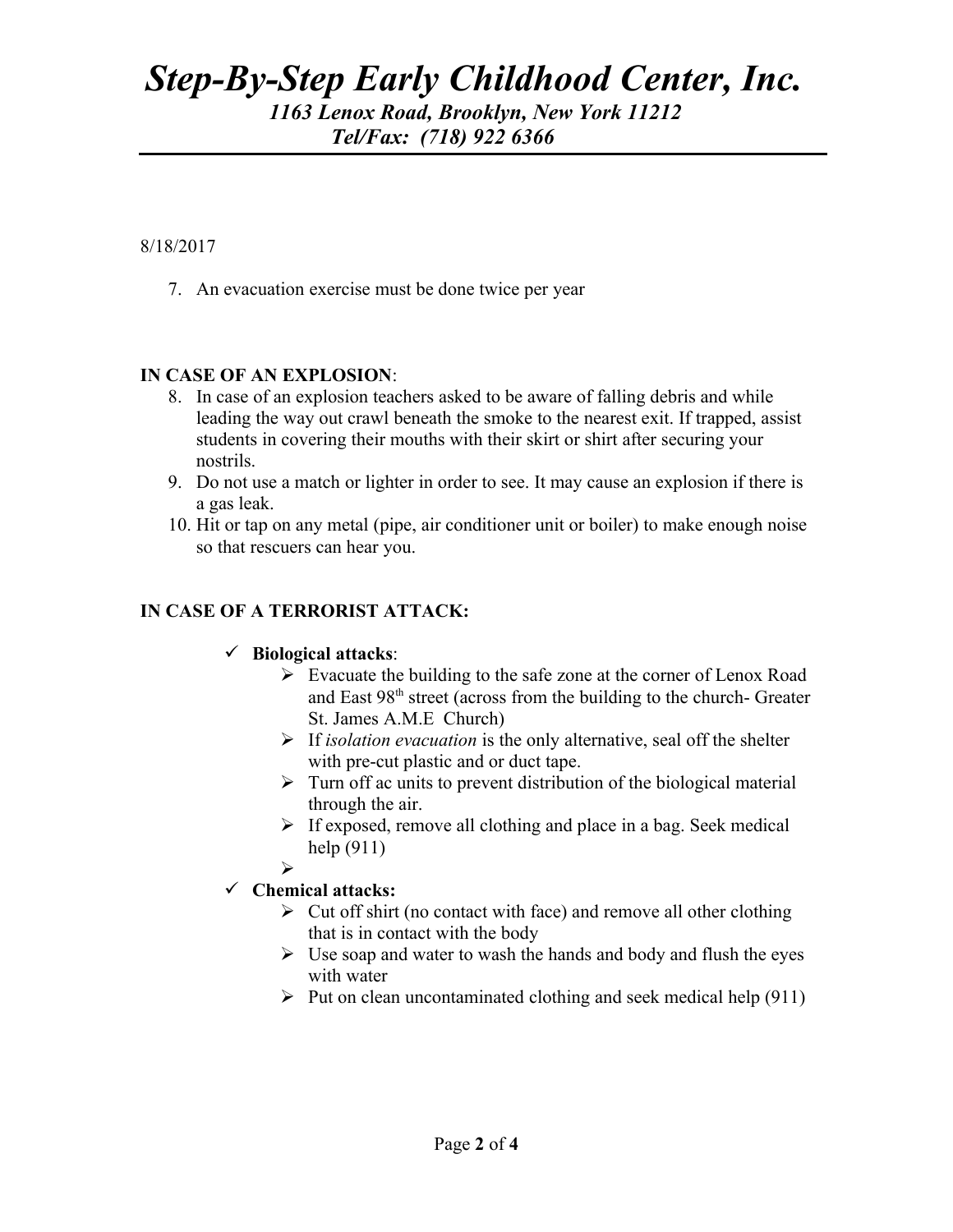## *Step-By-Step Early Childhood Center, Inc. 1163 Lenox Road, Brooklyn, New York 11212 Tel/Fax: (718) 922 6366*

8/18/2017

ֺ֝֡

#### **TRAINING**

The staff will be involved in drills that will require their response in Emergency, CPR, and Evacuation etc to be called upon. The following training is required by all Staff:

- a. Child Abuse and Maltreatment Identification Reporting and Prevention
- b. Preventing Infectious Disease
- c. SIDS and Shaken Baby
- d. Critical Incidence Response
- e. CPR/First Aid (at least one staff member per floor)
- f. Evacuation
- g. Fire Drill
- h. Written Safety Plan Copy

Training for items (a) to (c) are administered by the Bureau and are done according to stipulated time periods. For example, Mandated reporter Training every two years. Item (e) will be every two years also but is the responsibility of the staffer/director to ensure their CPR is up to date. The Director will perform the remaining items (d, f to h) annually (announced and unannounced) or monthly (fire drills).

#### **DRILLS**

- $\triangleright$  Fire drills are done monthly by all groups. There may be announced or unannounced drills in which designated teachers will be expected to gather and safely direct the children form the source of the 'fire' to the safe zone across the street at the Greater St. James A. M. E. Church.
- Environmental Emergencies (eg earthquakes, tornadoes, etc). Each group teacher will be assigned to their group. They must ensure that all students are present and accounted for. If possible, check all bathrooms and closets for scared children who may have hidden themselves. They are then to be led to a safe place within (basement) or without the building by their teachers.
- $\triangleright$  Medical Emergencies and Critical Incidents. This includes all medically related incidents including death. In this case all there will be a role play scenario as pre assigned. There will be a child(ren) that is serious ill, injured etc that must be attended to. First, staff members with CPR training are to assist where required. Another teacher will call 911 and then the Director of the institution if he/she is not on site. The child must be taken to the emergency room at Brookdale hospital